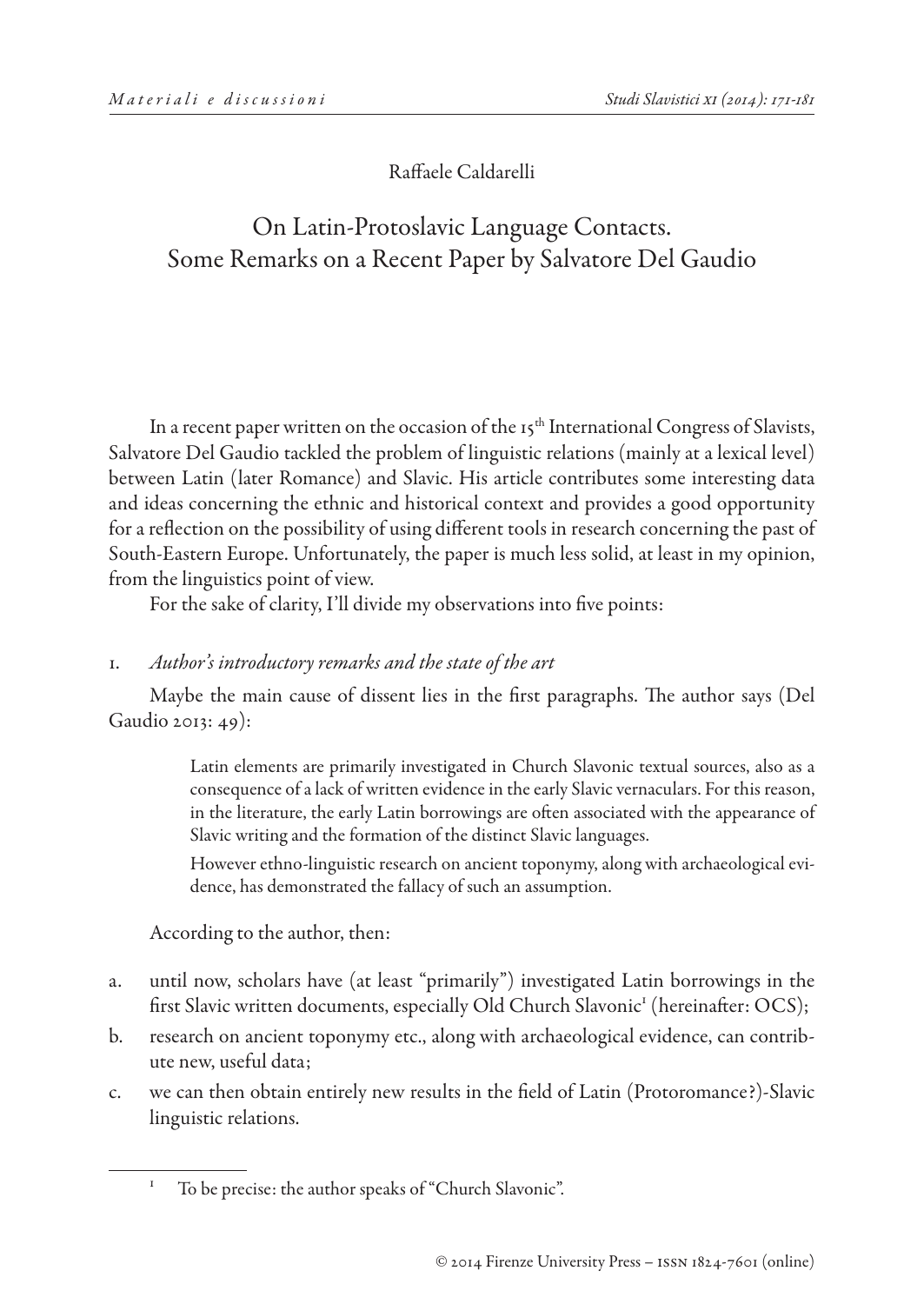That such disciplines as those mentioned in point b above can contribute useful data, is true<sup>2</sup>. By contrast, however, it is not true that the problem of Romance-Slavic pre-documentary linguistic relations has not been investigated. There is a considerable amount of bibliography on this subject<sup>3</sup>. Pre-documentary relations were and are investigated with the usual tools of historical linguistics, first of all the comparative ones. To deny this possibility is tantamount to saying that pre-documentary linguistic stages cannot be investigated at all. Nor can archeological or toponymic data replace the comparative method (though they can complement it). Why then do we only know a relatively small number of borrowings of Romance origin that we can treat as Protoslavic<sup>4</sup>? Because linguistic comparison does not provide us with sufficient linguistic evidence to prove such deep, extended loan relations; probably, such deep relations simply did not exist. Moreover, I do not think it is methodologically correct to infer wide lexical relations<sup>5</sup> from data that are insufficient and partly contradictory.

In addition, the following passage (Del Gaudio 2013: 50) is somewhat unclear to me:

For this reason an approach to this topic can only follow if we examine the problem according to two main directions: one that deals with the presumed "direct" oral contacts; the other that assumes the cultural mediation of other languages. Nonetheless an overlapping of the two approaches is conceivable, due to the practical difficulty of operating a clear-cut distinction between two aspects of the same issue. The oral contacts can be distinguished as: a) pre-historic contacts; b) historic contacts.

What we really find here (leaving aside what is said in the last line, certainly true, but rather self-evident) is an unjustified overlapping of two quite different problems: a) is the contact popular / oral or cultural / bookish?; b) is the contact direct or not? A popular but indirect contact (i.e. with mediation) is quite conceivable, and, for instance, "oral" Romance-Slavic contacts through Gothic mediation are attested in several cases.

#### 2. *Periodization and the like*

Like every scholar wanting to shed light on Slavic pre-documentary linguistic development and the earliest phase of the documentation, Del Gaudio is concerned here with

It is generally well known that the study of hydronymy has been used for a long time with reference to the problem of the first Slavic homeland; cf. Shevelov 1964: 20.

<sup>3</sup> See for instance Meillet 1902: 179-187; Lehr-Spławiński 1929; Bernštejn 1961: 100; Shevelov 1964: 621 (and elsewhere); Boček 2010; Id. 2014: 343-357.

<sup>&</sup>lt;sup>4</sup> Let's also note that, notwithstanding the author's suggestion to the contrary, many among these borrowings come to Slavic through the mediation of other languages (especially Germanic, first of all Gothic); cf. Bernštejn 1961: 100.

<sup>&</sup>lt;sup>5</sup> Even less convincing is the attempt made by Mario Enrietti to demonstrate the strong influence of Protoromance and Old Romance dialects on Protoslavic (especially at the level of syllable structure). I hold firm to my criticism for the reasons I illustrated in Caldarelli 2012. On the lively debate between the Turin slavist and myself, see note 11.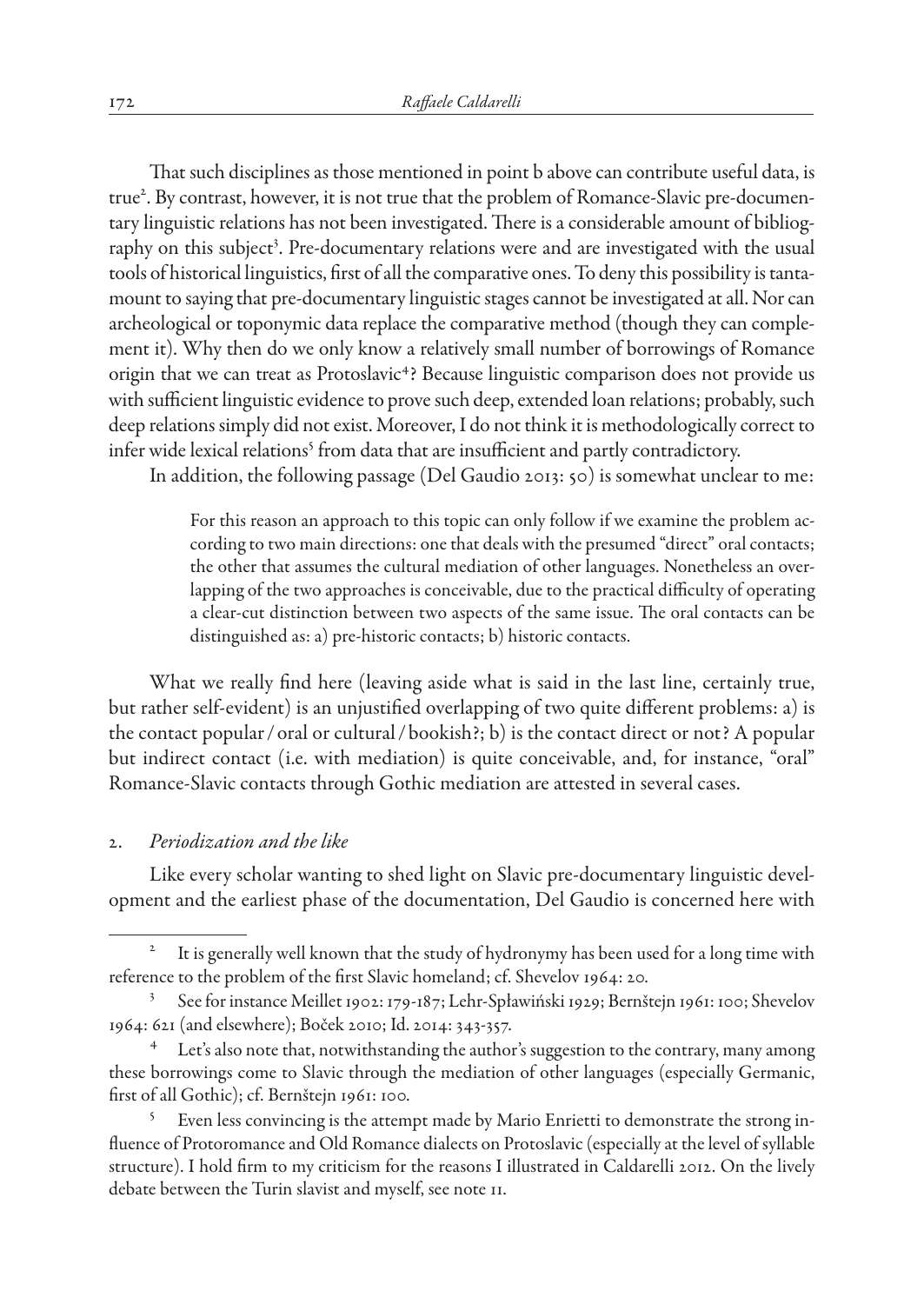certain problems involved in defining and periodizing Protoslavic. What he says on this

subject is basically acceptable. Personally I would not say that "the Slavic peoples and their Proto-Slavic ancestors were present in Eastern Europe from at least the first millennium b.c." (Del Gaudio 2013: 52). Moreover: I do not think it is possible to demonstrate anything about the Slavic peoples or their ancestors for such early periods; but naturally these problems remain open. Del Gaudio himself correctly acknowledges (*ibid.*: 51) that we are mainly dealing with "theories of a speculative nature"; he is right also when he points to the importance of the investigation of hydronymy, toponymy and the like and I also agree on the importance of research into ethnogenesis, at least as long as it is based on solid and verifiable data. What he says on the original homeland of the Slavs is acceptable too. It is highly likely that Slavs, starting from an area located on the middle Dnieper (maybe quite close to the Pripet marshes?), moved towards the central Danube (Holzer 2006)<sup>6</sup> and further on to their later settlements. But on the subject of protolanguages, I have two objections: a) it is a rough and partly misleading simplification to say (Del Gaudio 2013: 52): "The concept of Proto-Slavic in fact is a theoretical abstraction, since unlike Latin, in relation to the Romance languages, Proto-Slavic was never recorded". Although the latter statement on Protoslavic is undoubtedly true, here the author fails to take into account a very long and lively debate on the relations between literary Latin / Vulgar Latin / Protoromance<sup>7</sup> etc.; b) (which for us is the main point): although it is true that "the concept of Proto-Slavic is in fact a theoretical abstraction" (Del Gaudio 2013: 52, words already quoted) and "the concept of Proto-System has been repeatedly questioned" (*ibid.*: 52, n.  $10^{-8}$ , the author seems close to completely denying the real value of the protolanguage as a scientific tool. Protolanguage is a way of expressing a complex set of genetic relations (and the only possibility to do so), notwithstanding the difficulty of a historical interpretation of the construct. However, it is a complete mistake to quote Georg Holzer among the adversaries of the heuristic possibilities of Protoslavic since he defends exactly the opposite opinion (Holzer 1996, 1998, 2006). Holzer firmly believes in the possibility of, and the need for, a rigorous reconstruction of protolanguages. Only after this technical operation is it worth investigating the historical frame in which we can include this construct (he accepts the concern with the problems of ethnogenesis and the like; he also indicates a very

I'd only be a little more cautious on the allegedly frequent mentions of the Danube "in ancient Slavic songs, folklore, rituals etc." (Del Gaudio 2013: 51). *Dunaj* and the like often refer to something different from the huge river nowadays known as the Danube. Such is clearly the case in Igor's tale; see Saronne's remarks in Saronne 1998: 233.

See for instance Tagliavini 1982: 209-266 (operating entirely without the concept of "Protoromance") and, for a totally different approach, Hall 1950.

 $8$  But there is a huge difference between the situation in the field of  $I$  E linguistics and what the Slavist has to deal with. Where is a unitary ie reconstructed morphology? I think we only really have just fragments of a picture here. But a Protoslavic reconstructed morphology does exist, with a good degree of coherence.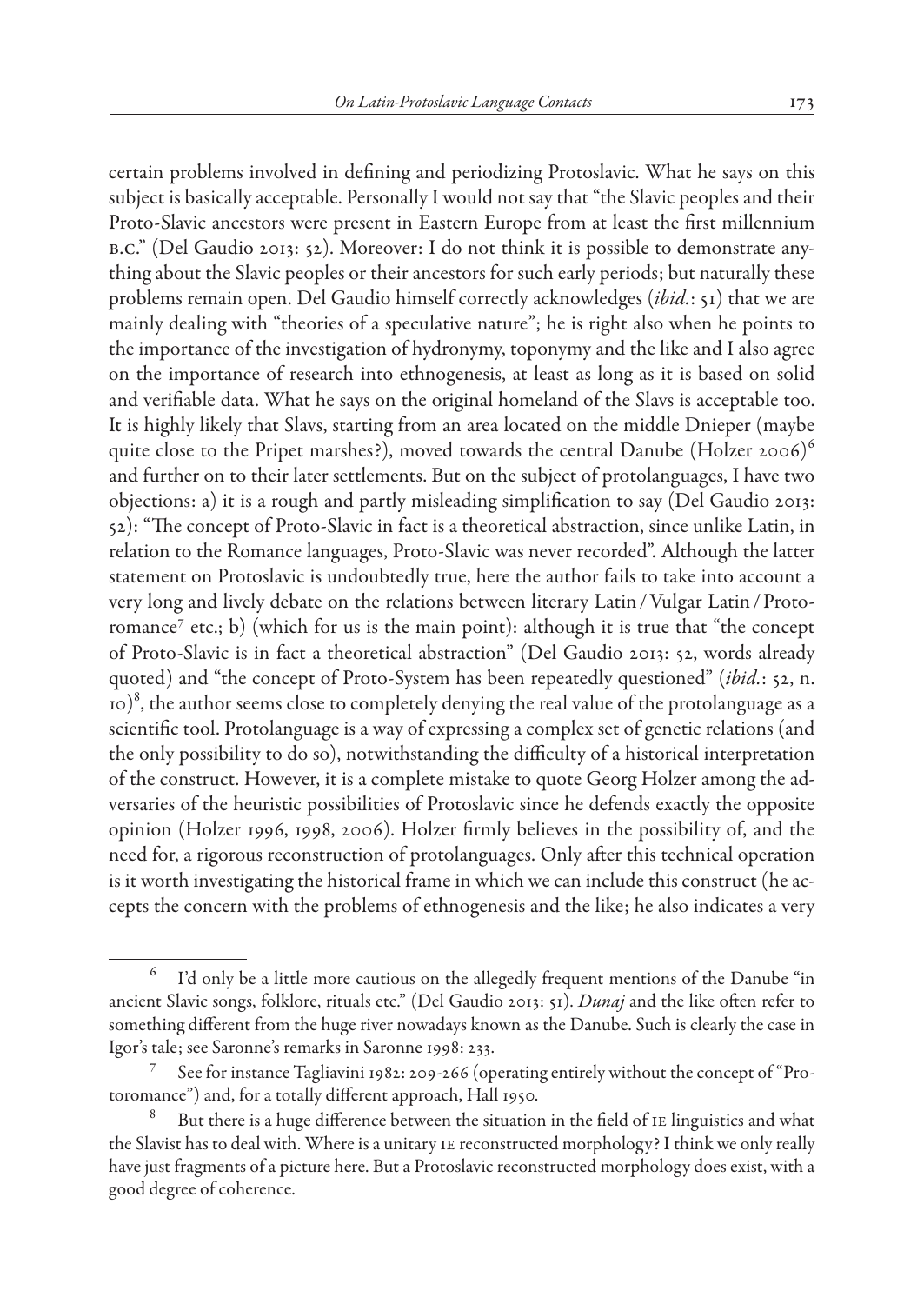precise chronological position for Protoslavic, i.e. around 600 a.d., cf. Holzer 1998: 57-58). There is certainly a relation between the older stages of Slavic linguistic development and later periods. But to speak of continuity without a clear vision of what is common and what is not, is misleading.

## 3. *Older stages of Slavic linguistic history*

I think this concept of continuity, which in my opinion is not very clear, may lead to a number of misunderstandings. Such is the case with the alleged isoglosses (V.V. Martynov) linking Italic and Slavic. This idea undoubtedly deserves a discussion, which cannot be held here. Anyway it couldn't be rejected *a priori*. Baltic can also be involved in the discussion, although it is far from clear which position it may occupy in this frame of linguistic relations. The author fails to quote a key study on the prehistoric relations between Latin and Slavic (Pohl 1977), but I think this is not the main problem. There is rather a fallacy in the author's reasoning, i.e. (again) the confusion between chronological phases that are quite different. If there effectively was solidarity between (the linguistic ancestors of ) Italic (including Latin) and Slavic, say in the second millennium b.c. or at the beginning of the first millennium B.C. what has it to do with historical or socio-linguistics problems relating to the second century B.C.-second century A.D.? These are completely different questions. Even if Martynov and others are right in pointing to early (clearly prehistoric; say, in the first millennium b.c.) Italic-Slavic relations, chronologically prior to Irano-Slavic (Scythic; around the end of the first millennium b.c.), this in no way excludes the possibility of a wave of later Iranian influence (Sarmato-Alanic? first centuries A.D.) which may well, in turn, have had a chronological priority over a further historical wave of Latin (Romance) influences and eventually borrowings (last centuries of the Roman Empire / age immediately after its fall). Why then say (Del Gaudio 2013: 51): "He [i.e. Trubačev] dates the beginning of the first Slavic-Italic (Proto-Latin) contacts (and not Slavic-Iranian) to a very early period"? Finally, I don't understand why, as proof of Roman-Slavic military and diplomatic contacts, he quotes "a few conflicts … between the Sarmats and the Roman legions of the Danube area" (*ibid.*: 55). Sarmato-Alans are a very important presence in the frame of this complex ethnic system. Clearly they had relations with the Slavs<sup>9</sup>, but equally clearly they were *not* Slavs.

## 4. *Linguistics, history, ethnogenesis. On the ethno-linguistic situation in South-Eastern Europe, 200 b.c.-200/300 a.d. and later*

Modern linguistic research on our problem starts with the contribution of Antoine Meillet, who, though partly outdated, still deserves to be read (Meillet 1902: 179-187), as does the whole of this great scholar's scientific work. Tadeusz Lehr-Spławiński (1929) tried

<sup>9</sup> On the problem of the Iranian influences on the Slavs see particularly Reczek 1991 (esp. 10-11 on ethnical relations mentioned above).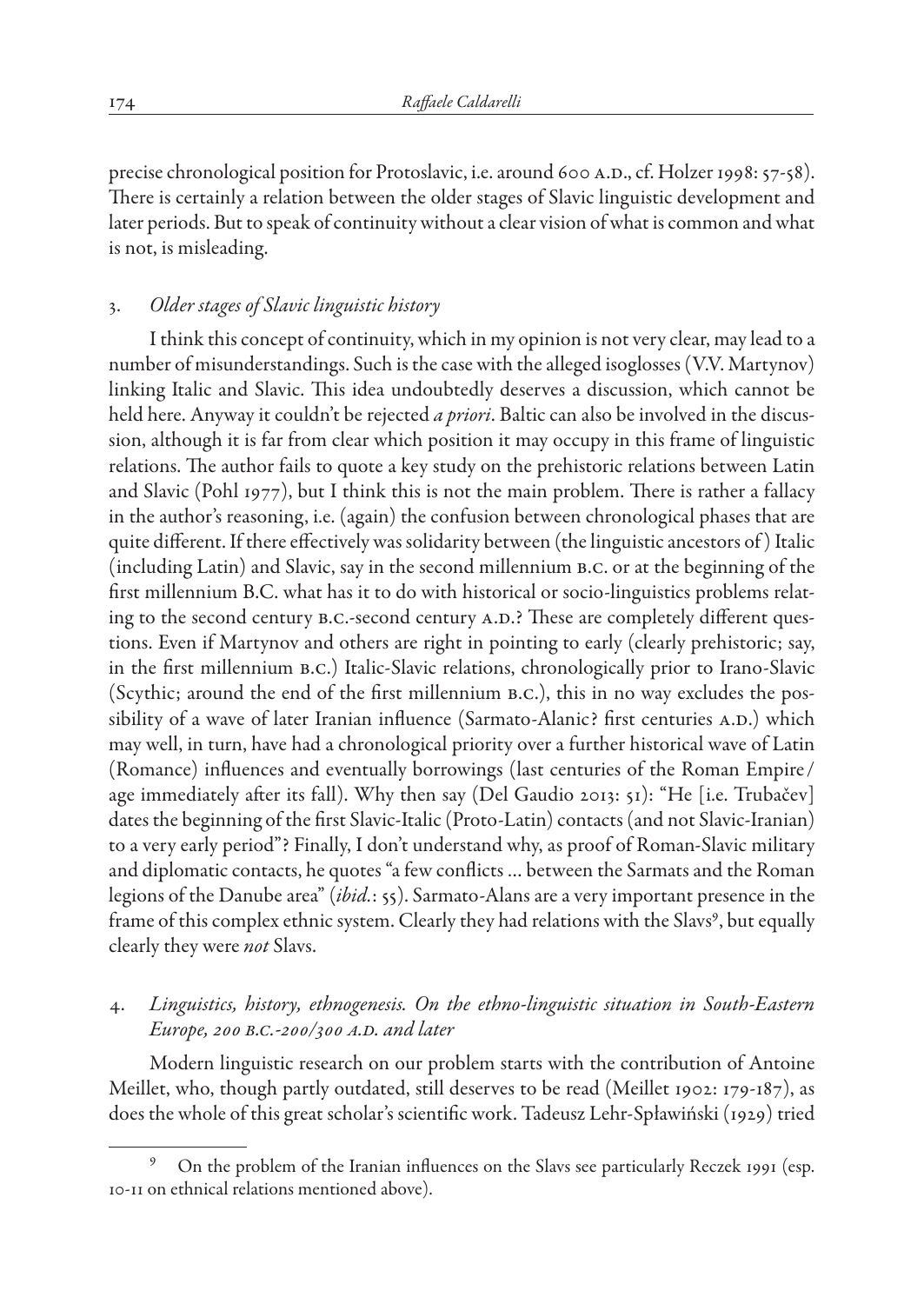to increase the number of possible Latin borrowings in Protoslavic. He also proposed an interesting criterion for the distinction between direct borrowings and words that could come to the Slavic area through Germanic mediation. His criterion is based on prosodic considerations; though not always fully reliable, this criterion has the merit of being grounded in the search for an objective solution in a field where the temptation of arbitrary assertions is always present<sup>10</sup>. However, nowadays some of Lehr's propositions seem untenable. The attempt to investigate Latin and/or Protoromance borrowings in Protoslavic was never abandoned by modern research. It goes without saying that there is a great variety of opinions. I've already mentioned the rather extreme position of Mario Enrietti, who admits not only large loan relations but even a deep Romance structural influence on Protoslavic<sup>11</sup>. On the other hand, several much more cautious positions do exist. For instance, Luciano Rocchi in his well documented work (Rocchi 1990) investigates Romance borrowings in South Slavic languages and clearly states that there is a very limited number of Romance borrowings in Protoslavic. In the great etymological dictionary directed by the late O. Trubačev only a few among currently proposed borrowings are accepted as possibly belonging to the "praslavjanskij leksičeskij fond"12. I think we can say that, although the question of the Romance lexical influence remains open<sup>13</sup> (indeed, opinions on the relevance of Romance lexical influence on Slavic vary), it is safer to assume a rather limited number of borrowings. Leaving aside the quantitative question, I cannot agree in particular with Del Gaudio's opinion that there was a significant amount of early direct borrowings from Romance to Slavic (i.e. without the intermediate role of any other language such as Gothic). Firstly, there are too many phonological problems to think systematically of such a borrowing process (I repeat: an *early* and *direct* one). I'll quote here just the example of *ocĭtŭ*, "vinegar". If it has come from lat. *acētum* (naturally through a Protoromance stage),

<sup>&</sup>lt;sup>10</sup> Lehr's attempt could be usefully discussed today, after the progress undoubtedly made in the investigation of Slavic prosody by P. Garde, V.A. Dybo and others.

Basing himself initially on Bonfante's suggestions, Enrietti has largely developed the idea of very intimate loan relations from Romance to Slavic. See Boček 2014: 348-353 for the debate between Enrietti and myself (the Czech linguist criticizes Enrietti's opinion, then points to a lack of sufficient theoretical frame concerning contact linguistics, in both Enrietti and myself ).

<sup>12</sup> Trubačev seemed particularly restrictive in this regard (not without good reason, in my opinion). See however Trubačev, Žuravlev 1974-, x: 134-135 for *\*kolęda*, maybe the most certain direct borrowing. The Romance origin of South Slavic *kračun*, proposed by Miklosich and accepted e.g. by Rosetti 1986: 270, is now currently rejected. The lexeme (Protoslavic, also attested in Novgorod) has a quite different origin, see Fasmer 1986-1987, ii: 336, *s.v. koročun*. It is worth remarking that even in the case of an old direct borrowing so widely accepted as \**čeršĭna* (Trubačev, Žuravlev 1974-, iv: 78-79; see 77-78 for \**čerša*), Trubačev does not exclude the hypothesis of a direct derivation from Indo-European in the Black Sea area (Georgiev-Hamp), although in the end he prefers the hypothesis of borrowing. Sometimes we have to face particularly complex problems, as for sr.-cr. *lòćika <* lat. *lactūca*, old but not Protoslavic according to Skok 1972: 312.

<sup>&</sup>lt;sup>13</sup> For the state of the art see Boček 2010; Id. 2014: 343-357.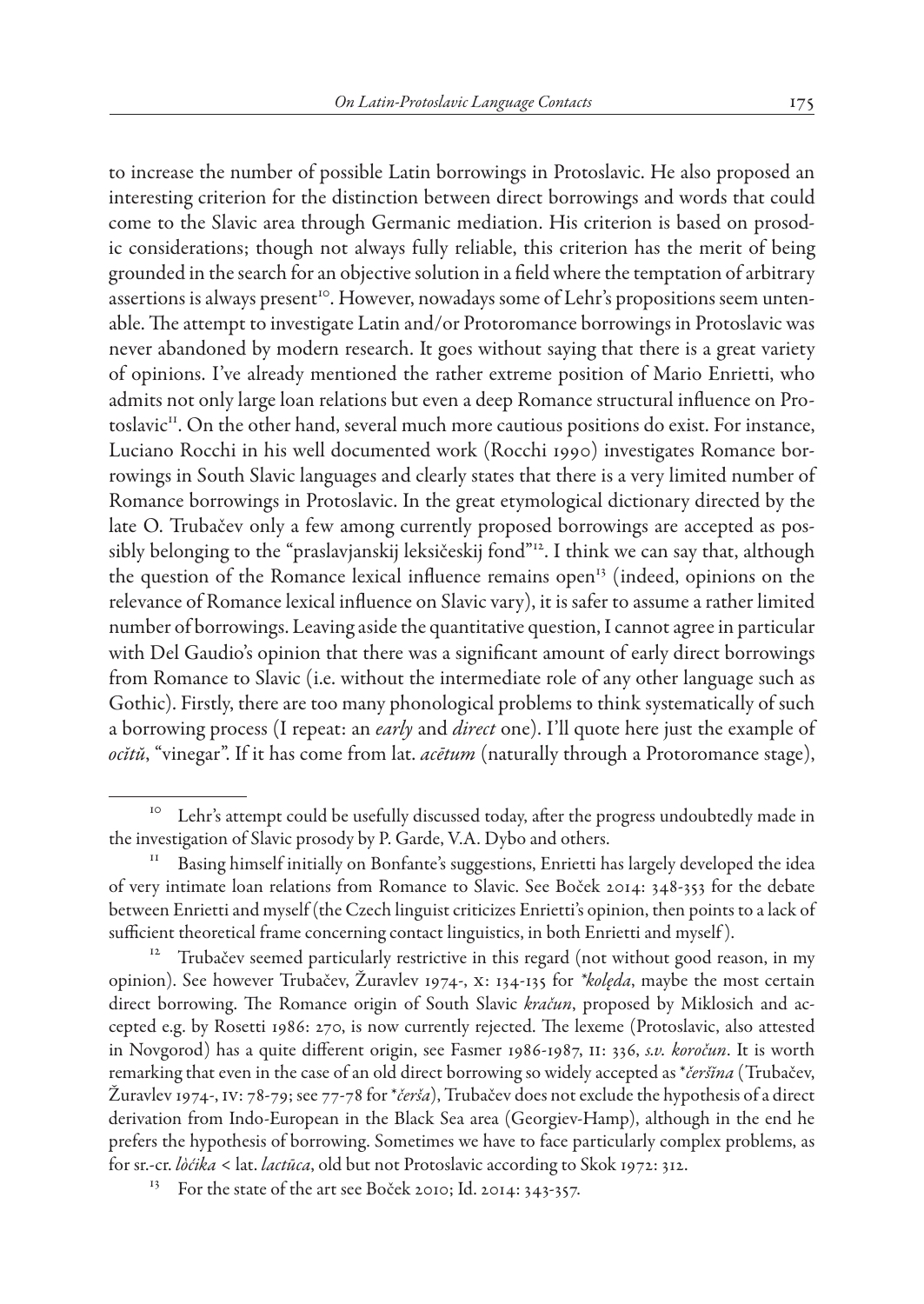we have to face two important problems, concerning vocalism (why Prsl  $\check{i}$  < lat.  $\check{e}$ ?) and consonantism (why Prsl  $c$  [ts] < Lat.  $[k]$  – the primary phonetic value of the Latin grapheme <*c>*?) respectively. I'll restrict myself to briefly tackling the second issue. In the case of alleged direct borrowing from Romance to Slavic we can, according to the frame proposed by the author, only think of a contact in the Danube region. When? There is only one possible answer: after the first Slavic palatalisation (or else we'd have \**očĭtŭ*) and before the second. But this reasoning implies that we would be dealing with a Romance form still displaying a fairly well preserved velar shortly before the date of the second palatalisation. Then we are forced to think of some Romance dialect similar to the ancestor of Dalmatian, spoken in a region where fairly profound contacts with Slavic could have taken place. It is not impossible *a priori*<sup>14</sup>, but it is, I think, highly improbable. Through these areal considerations we come to the second problem. Such speculations as Del Gaudio's, though certainly legitimate, presuppose a strong presence of the Romance element not far from Pannonia (better also *in* Pannonia). It seems to me that this is tantamount to accepting the theory of Romance continuity in Dacia, but this is another fairly controversial point<sup>15</sup>.

I've already recognized that, notwithstanding shortcomings on the linguistic side<sup>16</sup>, Del Gaudio's paper gives a fairly interesting picture of the situation in Southeast Europe (especially near the Black Sea) around 250 B.C.-250 A.D. and later. He's certainly right in saying that Latin was well known even on the Greek side of the Jireček line<sup>17</sup>. His comments on the toponymic elements of Latin (Romance) originating in the Black Sea region<sup>18</sup> as well as on the traces of the Roman monetary system are interesting. Basing his assertions mainly on Magocsi 2010 and others (especially on Ukrainian historiography at home and abroad, but also quoting a rich historical bibliography in Russian and English), Del Gau-

<sup>&</sup>lt;sup>14</sup> The possibility of a later palatalization of velars in Balkan Romance is indeed taken into account by some scholars, cf. Tagliavini 1982: 244, 367-368. Yet it seems improbable that velars could still be pronounced entirely without palatalization at such a late date, cf. also Shevelov 1964: 251 (see also 633).

<sup>&</sup>lt;sup>15</sup> The continuity of Romance settlement in Dacia is livelily defended by Sala 2009: 15-23. Usually a more cautious position prevails, cf. for instance Shevelov 1964: 159.

In a fairly long paper, it is surely normal to find some inaccuracies. However, here some fallacies in technical details are annoying enough, and they should be amended in a possible resumption of the research: a) Ancient Greek is graphically stressed monotonically, like Modern Greek since 1982; of course with no breathing marks at all; *k* is systematically replaced by *c*; b) Del Gaudio 2013: 55, n.18: what does the author mean by: "This root [i.e.: Common Slavic *\*vent-*] is *the superlative of the adjective* [my italics] 'tall'"?; c) there is no slavist named Borys Wiesław; the person referred to is the well known Polish slavist Wiesław (first name) Boryś (family name), author of the *Słownik Etymologiczny Języka Polskiego* published in 2005 (and editor, with J. Rusek, of the volume here referred to under Holzer 1998).

 $17$  This does not change the fact that the bulk of the Latin borrowings in Slavic is clearly mediated through Greek (on the contrary, it rather confirms it).

<sup>18</sup> As to the toponyms with the lexeme *Trojan-/Trajan-*, Del Gaudio correctly acknowledges that there are also alternative explanations. Cf. Gieysztor 1982: 126-127.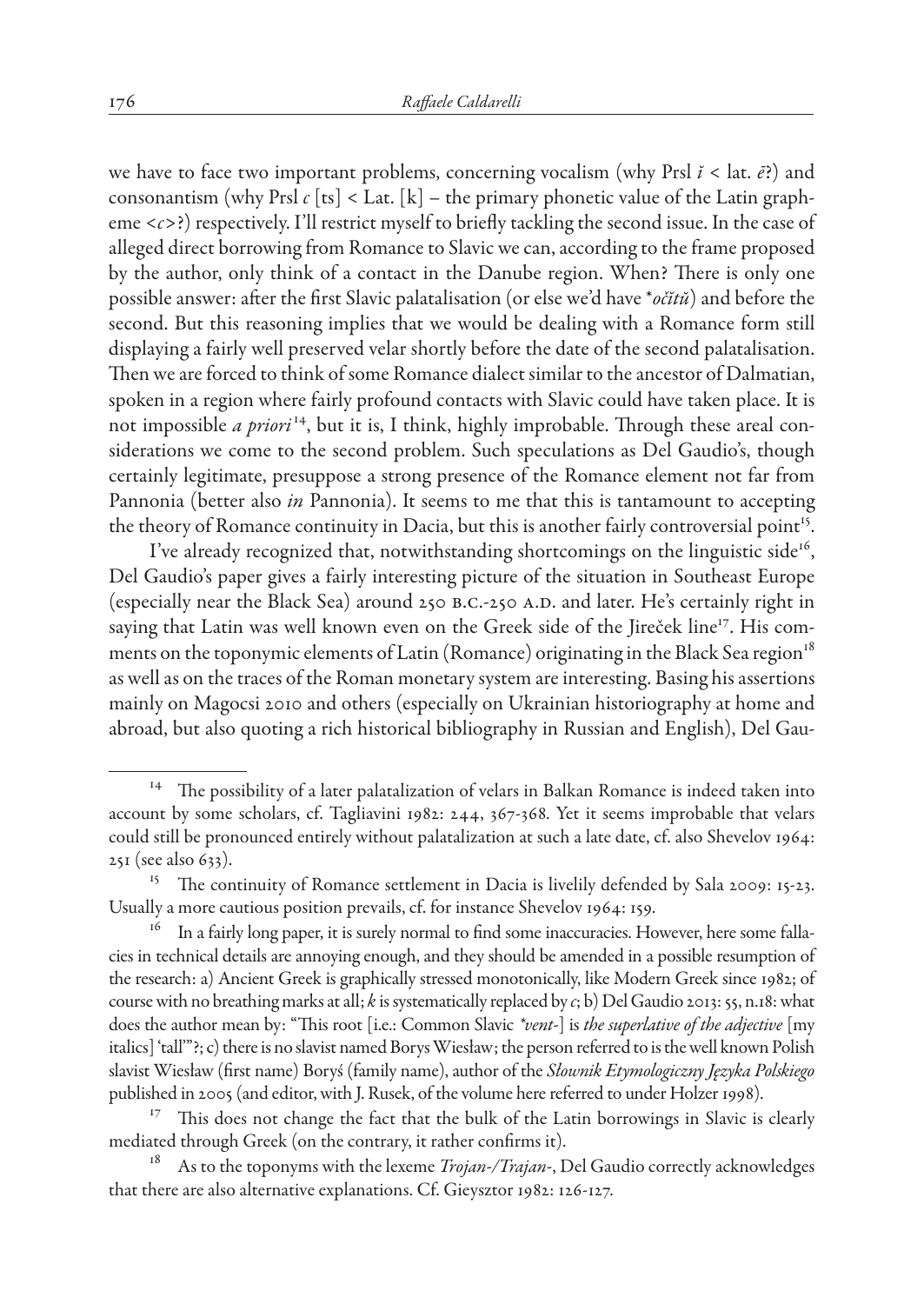dio underlines the strong Roman influence, contributing several interesting historical data. He is fairly convincing in asserting that, for a long time, the Black Sea was a kind of *mare nostrum*. But can we be sure that this influence had a great impact in terms of linguistic influence (especially of *immediate, direct* linguistic influence)? Inferences drawn from the supposed close correspondence between linguistic and ethnic (or political) data are always dubious<sup>19</sup>. Once again, I think we would need more ascertainable linguistic data to draw such conclusions. Moreover: a strong Roman influence seems to be well documented in the Black Sea region mainly between the third century B.C. and the third century A.D., but the Slavic element became really important in South-Eastern Europe around 500-600 A.D., i.e in a world that had changed completely.<sup>20</sup>. One thing is sure: late Greek borrowed a significant number of Latin words. The author is right in saying that "the most copious categories of loan-words belonged to the military, the government-administrative (state) and juridical spheres" (Del Gaudio 2013: 57). The rest is much more difficult to ascertain, as Del Gaudio himself correctly recognizes in the preceding lines: "The exact degree of Latin influence on the languages spoken in the former Eastern regions of the Roman Empire and in the border areas is difficult to estimate with any certainty". Here below I shall try to explain my dissent concerning Del Gaudio's treatment of some ocs words, partly of Latin origin, partly of different provenance.

#### 5. *Was there a strong Latin lexical influence on ocs?*

In the final part of his paper, Del Gaudio extends his investigation to ocs. He attempts to demonstrate an alleged *continuity* Prsl.-OCS as to the Romance influence<sup>21</sup>. He quotes Pogorelov (Del Gaudio 2013: 64) on possible Latin syntactic influence on the ocs text of the Gospel. Then he underlines (*ibid.*: 65) a "great frequency of Latin words in Mark" [which] "has sometimes been used as an argument for a Roman provenance of the Gospel". Pogorelov's remarks are certainly interesting and important for the study of ocs syntax, but not as to ocs vocabulary. However, they have nothing to do with any possible conclusion on lexical influence at the level of spoken language; and the frequency of Latinisms in Mark's Greek text has clearly no relation with Cyril and his way of working (see below).

In Del Gaudio 2013: 66-67 we find a table presenting eleven examples of words from the ocs version of Mark according to Zographensis. Leaving aside the real need to choose only Mark's text, this table fails to prove the author's point. The four columns contain

<sup>&</sup>lt;sup>19</sup> See for instance the history of the USA or Brazil, not to speak of the current situation in Ukraine.

<sup>&</sup>lt;sup>20</sup> The well known theory of (Common) Slavic as *lingua franca* of the Avar empire (cf. Holzer 2006: 47-48) also points to a quite different situation.

<sup>&</sup>lt;sup>21</sup> After pleading for pre-documentary relations to be investigated, here the author discusses an ocs text much more extensively than he did before as to comparative data relevant for pre-documentary epoch. Naturally this would not matter if he came to solid conclusions, but in my opinion this is not the case.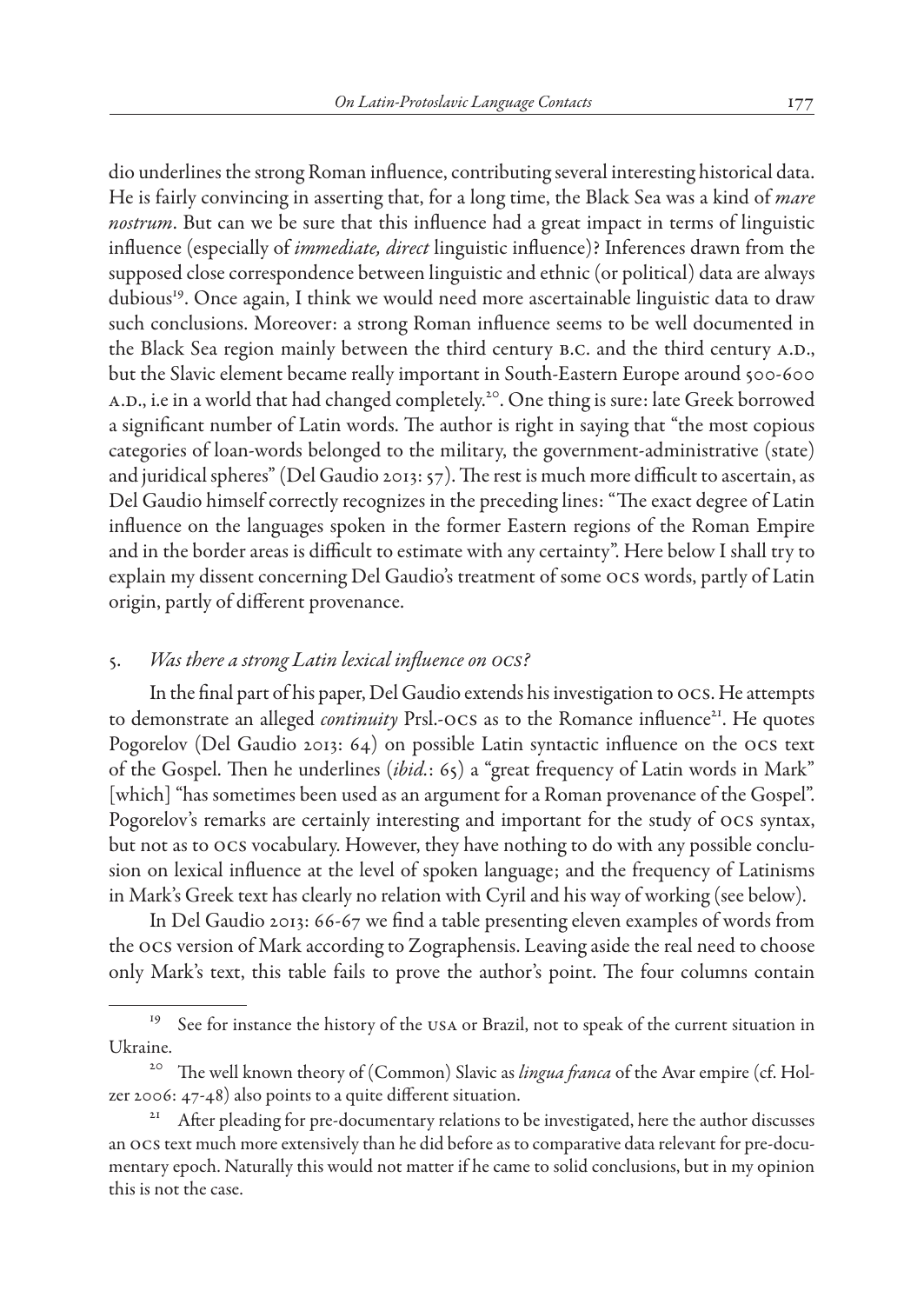respectively: the Latin form of the word, then Greek, Gothic and ocs. Here we find quite different situations. First I'll exclude *vino* from my considerations, a word already discussed by Lehr-Spławiński (1929: 708) but long recognized (cf. Fasmer 1986-1987, i: 316-317) as an old substratum word and/or as a typical *Wanderwort*, which makes its treatment as a borrowing too problematic to allow any certain conclusion. We then have five words (*pěnędzĭ*, *tepŭ*, *spo˛domĭ*, *stĭklě*, *voinŭ*) the etymon of which has nothing to do with Latin or Greek22. As to the rest, we have at least three clear cases of Greek mediation (*kinsŭ*, *kenŭturionŭ*, *legeonŭ*) where it is impossible in my opinion to see old direct borrowings caused by a situation of bilingualism and contacts in spoken language<sup>23</sup> (less clear is the situation for *prětorŭ/pretorŭ*, Hauptová 1966-1997, iii: 254, 495, which, however, can hardly be considered outside this contact frame)<sup>24</sup>.

What Del Gaudio (2013: 68) has to say about *kesarĭ* / *cěsarĭ* is equally unconvincing. That *kesarĭ* is a bookish loanword is certainly true. But as to *cěsarĭ*, the hypothesis of a direct Protoromance-Protoslavic borrowing involves too many difficulties. For the initial consonant, we are up against the same phonetic difficulty already met in *ocĭtŭ*. Some think here of an intermediate Gothic stage (Shevelov 1964: 137); others propose different explanations. I would also like to point out that, if we assume that Slavic borrowed the continuation of *\*c(a)esar(em)* from Balkan Romance, it is rather difficult to explain why Romanian has *împărat*, continuing a quite different lexeme.

I think Del Gaudio's approach fails to take into account the historical position of Cyril and his way of working. Cyril's purpose was to render the whole of Greek lexicon into Slavic as effectively as possible (naturally he also faced difficulties concerning morphosyntax). Borrowings from Latin also belong to the Greek lexicon , but I see no trace of any particular treatment of this group. A word-for-word translation was inconceivable for Cyril, due to his excellent literary and linguistic culture; for the same reason, a passive rendering of foreign vocabulary was inconceivable too. When he could, he created new words merely on Slavic material, as in the case of *sŭtĭnikŭ* (Hauptová 1966-1997, iv: 356). Anyway, Cyril did not *replace* Latin *centurio* with the Slavic morpho-semantic calque *sŭtĭnikŭ*; he *translated* the Greek word ϰεντουρίων (borrowed from Latin *centurio*) with a morpho-semantic calque based on genuine Slavic material, just as he often did. The problem of the coexistence of genuine Slavic words and Greek (including Greek-Latin) words is undoubtedly an

<sup>22</sup> I could not find *tepŭ* in Hauptová 1966-1997 and Cejtlin *et al.* 1994, and nor can any related form be found in Havlová*et al.* 1989- or Fasmer 1986-1987. *Zogr* for ξέστης in Mc 7,8 has *krŭčagŭ*, while *stĭklěnica* (not *stĭklě*) translates ποτήριον: cf. Cejtlin *et al.* 1994: 296, 633. *Pěnędzĭ* is a loanword from Germanic, which probably dates back to Protoslavic, cf. Havlová *et al.* 1989-, xi: 638-639. A derivation from lat. *pondus* for *spo˛dŭ* (not Instr. sp*o˛domĭ)*, proposed by Miklosich, is now currently rejected, cf. Havlová*et al.* 1989-, xiv: 865-866. For *voinŭ* (once again, neither a Latin loanword, nor in any way connected with Latin), cf. Fasmer 1986-1987, i: 334-335, *s.v. voin*.

<sup>23</sup> Cf. Havlová *et al.* 1989-, v: 308, *s.v. k'inŭsŭ*; 308, *s.v. k'enŭturionŭ*; 406, *s.v. leg'eonŭ*.

<sup>24</sup> In fact Havlová *et al.* 1989-, xii: 702, *s.v. pretorŭ*, asserts once more Greek mediation.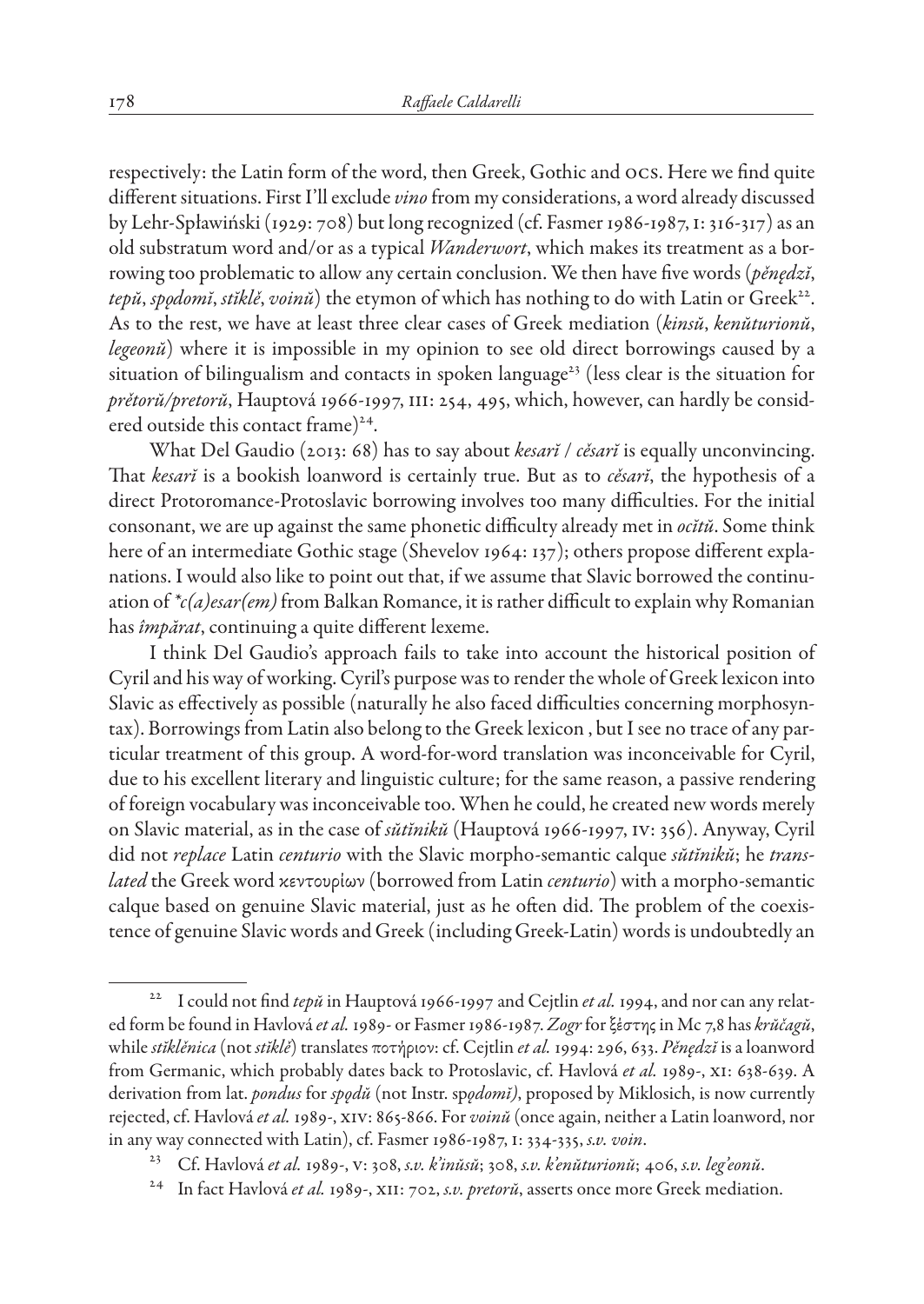old and difficult one. Jagić (1913: 299) already pointed out the complexity of the situation. Now, we know even better that an older calque translation was often replaced later by a loanword (this often happened in connection with the Preslav revision). However, in my opinion, the terms of the problem remain two, not three: Slavic and Greek.

Research into foreign elements in Old Slavic (in all its different forms, including recostructed protolanguage) remains an essential part of Slavic studies. Ethnolinguistic and, generally speaking, historical considerations can certainly contribute useful data. In this sense, Del Gaudio's attempt is welcome; but I think it is also necessary to avoid chronological and methodological misunderstandings, and to be aware of the complexity of the problems we face.

## *Bibliography*

| Bernštejn 1961:       | S.B. Bernštejn, Očerk sravniteľnoj grammatiki slavjanskich jazykov,<br>M. 1961.                                                                                                                                                                                                                           |
|-----------------------|-----------------------------------------------------------------------------------------------------------------------------------------------------------------------------------------------------------------------------------------------------------------------------------------------------------|
| Boček 2010:           | V. Boček, Studie k nejstarším romanismům ve slovanských jazycích,<br>Praha 2010.                                                                                                                                                                                                                          |
| Boček 2014:           | V. Boček, Praslovanština a jazykový kontakt, Praha 2014.                                                                                                                                                                                                                                                  |
| Caldarelli 2012:      | R. Caldarelli, Open Syllable once again. Endogenous or Exogenous?,<br>"Studi Slavistici", IX, 2012, pp. 157-166.                                                                                                                                                                                          |
| Cejtlin et al. 1994:  | R.M. Cejtlin, R. Večerka, Ė. Blagova (eds.), Staroslavjanskij Slovar'<br>(po rukopisjam x-xI vekov), Moskva 1994.                                                                                                                                                                                         |
| Del Gaudio 2013:      | S. Del Gaudio, Latin-Protoslavic Language Contacts and their Reflex-<br>es in Early Old Church Slavonic Texts, in: M. Garzaniti, A. Alberti,<br>M. Perotto et al. (eds.), Contributi italiani al XV Congresso Interna-<br>zionale degli Slavisti (Minsk, 20-27 agosto 2013), Firenze 2013, pp. 49-<br>75. |
| Fasmer 1986-1987:     | M. Fasmer, Etimologičeskij slovar'russkogo jazyka, I-IV, russian transla-<br>tion by O.N. Trubačev, M. 1986-1987 (or. ed. M. Vasmer, Russisches<br>Etymologisches Wörterbuch, I-III, Heidelberg 1950-1958).                                                                                               |
| Gieysztor 1982:       | A. Gieysztor, Mitologia Słowian, Warszawa 1982.                                                                                                                                                                                                                                                           |
| Hall 1950:            | R.A. Hall jr., The Reconstruction of Proto-Romance, "Language", XXVI,<br>1950, pp. 6-27.                                                                                                                                                                                                                  |
| Hauptová 1966-1997:   | Z. Hauptová (ed.), Slovník jazyka staroslověnského. Lexicon linguae<br>palaeoslovenicae, I-IV, Praha 1966-1997.                                                                                                                                                                                           |
| Havlová et al. 1989-: | E. Havlová, A. Erhart, I. Janyšková (eds.), Etymologický slovník jazyka<br>staroslověnského, I-XVI, Praha 1989-.                                                                                                                                                                                          |
| Holzer 1996:          | G. Holzer, Das Erschließen unbelegter Sprachen, Frankfurt am Main<br><i>et al.</i> 1996.                                                                                                                                                                                                                  |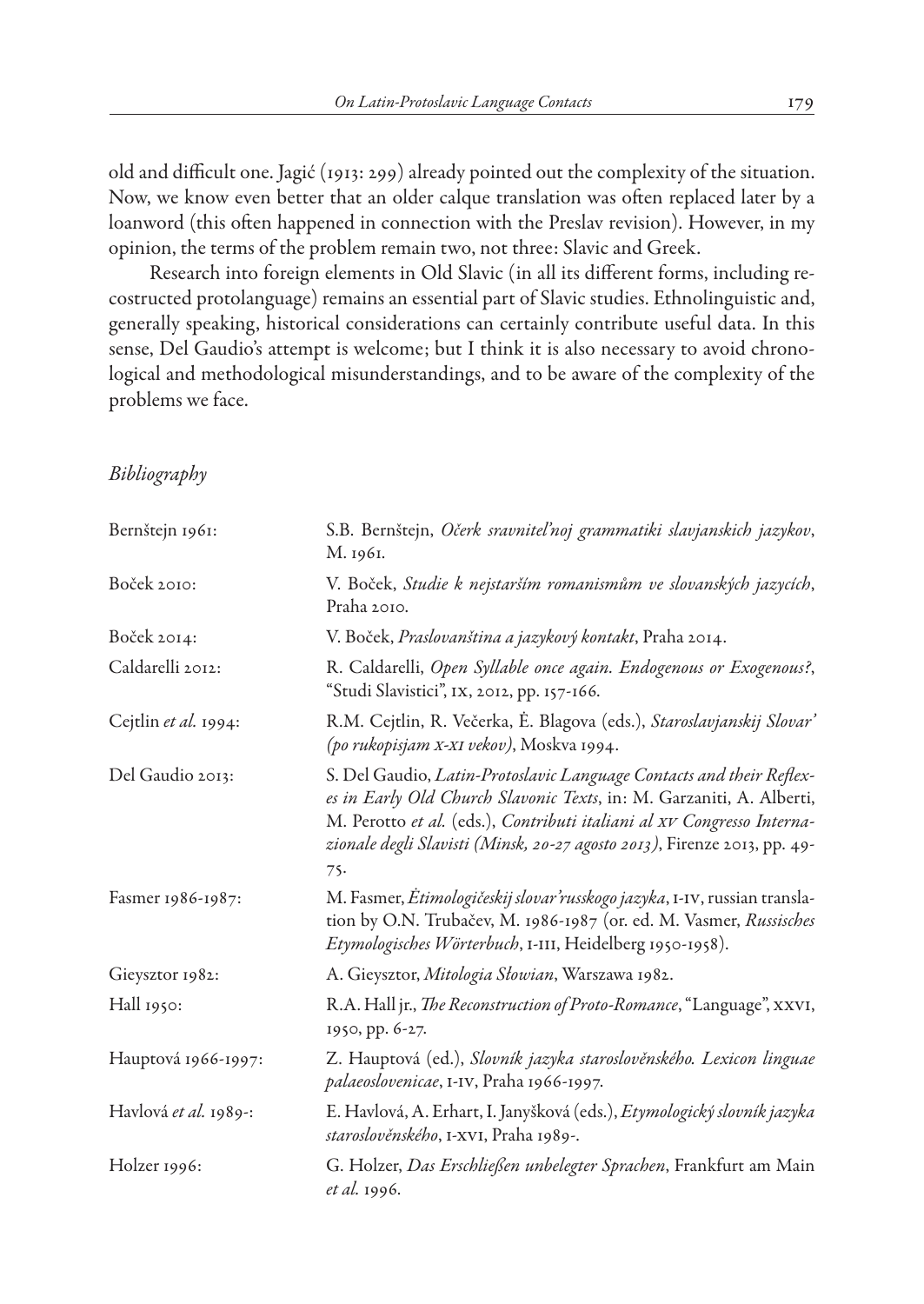| Holzer 1998:              | G. Holzer, Zur Rekonstruktion urslavischer Lautungen, in: J. Rusek,<br>W. Boryś (eds.), Prasłowiańszczyzna i jej rozpad, Warszawa 1998, pp.<br>$57 - 72.$                                                                                                                                                     |
|---------------------------|---------------------------------------------------------------------------------------------------------------------------------------------------------------------------------------------------------------------------------------------------------------------------------------------------------------|
| Holzer 2006:              | G. Holzer, Gli Slavi prima del loro arrivo in Occidente, in: A. Capaldo<br>(ed.), Lo spazio letterario del Medioevo, 3. Le culture circostanti, III. Le<br>culture slave, Roma 2006, pp. 13-49.                                                                                                               |
| Jagić 1913:               | V. Jagić, Entstehungsgeschichte der kirchenslavischen Sprache, Berlin<br>$1913^2$ .                                                                                                                                                                                                                           |
| Lehr-Spławiński 1929:     | T. Lehr-Spławiński, Les emprunts latins en slave commun, "Eos",<br>XXXII, 1929, pp. 705-710.                                                                                                                                                                                                                  |
| Magocsi 2010:             | P.R. Magocsi, A History of Ukraine. The Land and Its Peoples, To-<br>ronto, Buffalo, London 2010 <sup>2</sup> .                                                                                                                                                                                               |
| Meillet 1902:             | A. Meillet, Études sur l'étymologie et le vocabulaire du vieux slave (I <sup>re</sup><br><i>partie)</i> , Paris 1902.                                                                                                                                                                                         |
| Pohl 1977:                | H.D. Pohl, Slavisch und Lateinisch, Klagenfurt 1977 ("Klagenfurter<br>Beiträge zur Sprachwissenschaft, Beiheft", 3).                                                                                                                                                                                          |
| Reczek 1991:              | J. Reczek, Najstarsze słowiańsko-irańskie stosunki językowe, in: Id.,<br>Polszczyzna i inne języki w perspektywie porównawczej, Wrocław-War-<br>szawa-Kraków 1991, pp. 9-90 (formerly in: "Rozprawy Habilitacyjne<br>Uniwersytetu Jagiellońskiego", 1985, 92 [Pamięci J.M. Rozwadowskie-<br>$[go]$ , 77 ss.). |
| Rocchi 1990:              | L. Rocchi, Latinismi e romanismi antichi nelle lingue slave meridiona-<br>$li$ , Udine 1990.                                                                                                                                                                                                                  |
| Rosetti 1986:             | A. Rosetti, Istoria limbii române, I. De la origini pînă la începutul se-<br>colului al xvII-lea, Ediție definitivă, București 1986.                                                                                                                                                                          |
| Sala 2009:                | M. Sala, Dal latino al romeno. Introduzione a una storia della lingua<br>romena, R. Merlo (ed.), Alessandria 2009 <sup>2</sup> (or. ed. M. Sala, <i>De la lati-</i><br>nă la română, București 1999).                                                                                                         |
| Saronne 1998:             | E.T. Saronne (ed.), Il Cantare di Igor', Parma 1988.                                                                                                                                                                                                                                                          |
| Shevelov 1964:            | G.Y. Shevelov, A Prehistory of Slavic. The Historical Phonology of<br>Common Slavic, Heidelberg 1964.                                                                                                                                                                                                         |
| Skok 1972:                | P. Skok, Etimologijski Rječnik Hrvatskoga ili Srpskoga Jezika, II, Za-<br>greb 1972.                                                                                                                                                                                                                          |
| Tagliavini 1982:          | C. Tagliavini, Le origini delle lingue neolatine. Introduzione alla filo-<br>logia romanza, Bologna 19826.                                                                                                                                                                                                    |
| Trubačev, Žuravlev 1974-: | O.N. Trubačev, A.F. Žuravlev (eds.), <i>Etimologičeskij slovar' slavjan-</i><br>skich jazykov. Praslavjanskij leksičeskij fond, 1-, M. 1974-.                                                                                                                                                                 |